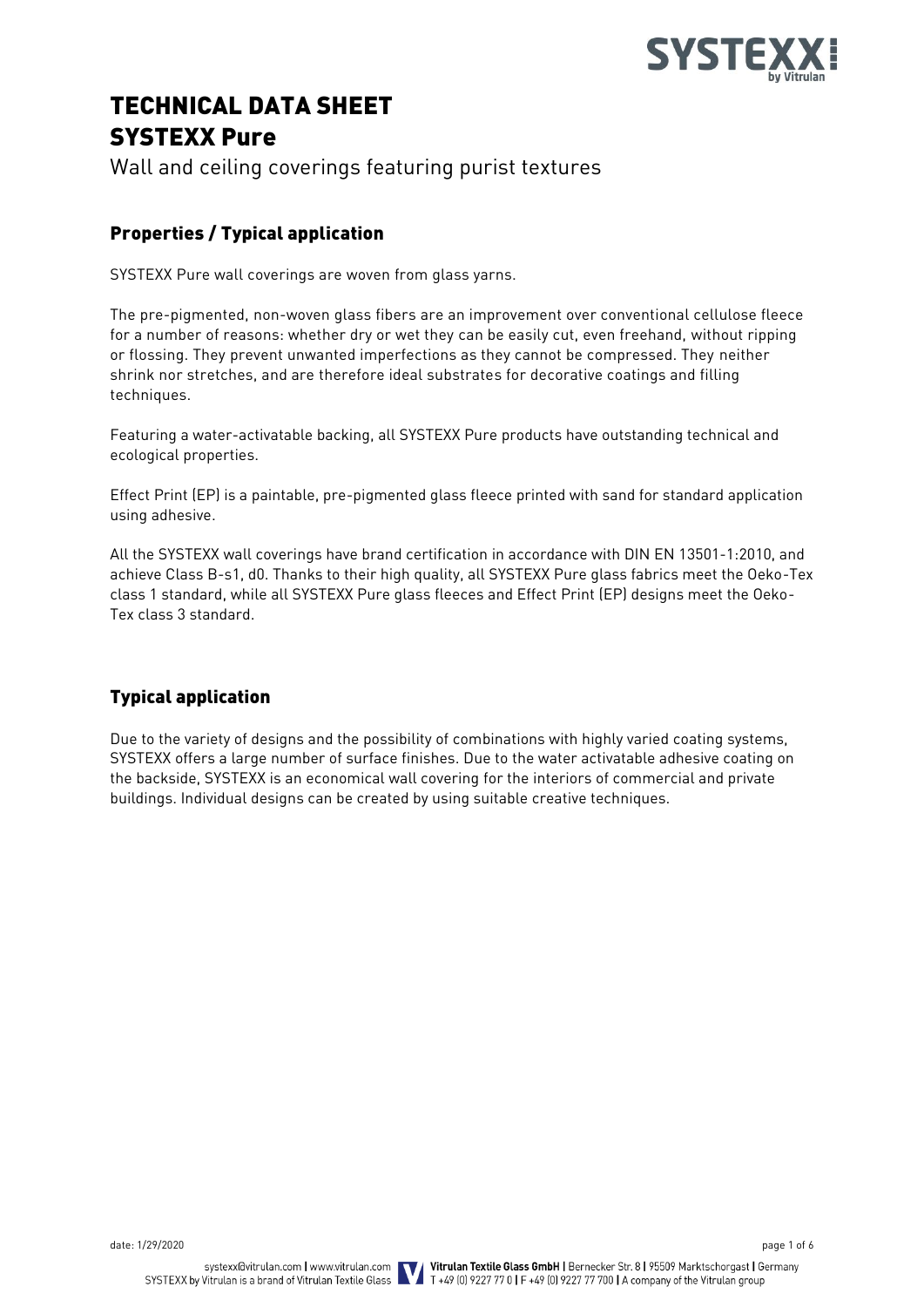

# SYSTEXX PURE

## Technical Parameters / Roll Style

| <b>Product</b>         | <b>SAP designation</b> | Approx.<br>Weight<br>in $g/m^2$ | Approx.<br><b>Width</b><br>in cm | Lengths<br>in m | <b>Pattern Repeat</b><br>cm             |
|------------------------|------------------------|---------------------------------|----------------------------------|-----------------|-----------------------------------------|
|                        |                        |                                 |                                  |                 |                                         |
| Pure Jute 004          | GG 904 RW AQ 25m       | 320                             | 100                              | 25              | ansatzfrei<br>$\rightarrow$ 0           |
| Pure Big Stripes 006   | GG 906 RW AQ 25m       | 320                             | 100                              | 25              | $\rightarrow$ $\mid$ 0<br>ansatzfrei    |
| Pure Small Stripes 025 | GG 925 RW AQ 25m       | 320                             | 100                              | 25              | $\rightarrow$ 0<br>ansatzfrei           |
| Pure Dots 075          | GG 975 RW AQ 25m       | 225                             | 100                              | 25              | -→ $\leftrightarrow$ gerader Ansatz 1,6 |
| Pure Structure 532     | GG 133 RW AQ 50m       | 170                             | 100                              | 50              |                                         |
| Pure Structure 603     | GG 103 PG AQ 50m       | 195                             | 100                              | 50              |                                         |
| Pure Structure 604     | GG 165 PG AQ 50m       | 195                             | 100                              | 50              |                                         |
| Pure Structure 608     | GG 182 PG AQ 25m       | 250                             | 100                              | 25              |                                         |
| Pure Structure 629     |                        |                                 |                                  |                 |                                         |
| Pure Structure 633     | GG 133 PG AQ 50m       | 185                             | 100                              | 50              |                                         |
| Pure Structure 635     | GG 135 PG AQ 25m       | 215                             | 100                              | 25              |                                         |
| Pure Structure 639     | GG 139 PG AQ 50m       | 170                             | 100                              | 50              |                                         |
| Pure Structure 650     | GG 150 PG AQ 25m       | 200                             | 100                              | 25              |                                         |
| Pure Silk 060          | GG 960 RW AQ 25m       | 225                             | 100                              | 25              | $\rightarrow 0$<br>ansatzfrei           |
| Pure Fleece V11        | GV 100 PG AQ 50m       | 110                             | 100                              | 50              |                                         |
| Pure Fleece V14        | GV 130 PG AQ 30m       | 140                             | 100                              | 30              |                                         |
| Pure Fleece V16        | GV 130 2 PG AQ 30m     | 160                             | 100                              | 30              |                                         |
| Pure Fleece V22        | GV 200 PG AQ 30m       | 220                             | 100                              | 30              |                                         |
| Pure Fleece V22        | GV 200 PG AQ 50m       | 220                             | 100                              | 50              |                                         |
| Pure Skyline EP88      | GV 888 EP 15,5m        | 325                             | 95                               | 15,5            | $\rightarrow$ 0<br>ansatzfrei           |

## Substrate preparation

The substrate must be dry, clean, smooth and stable. Remove old wall coverings and unstable coatings. Smooth any stable substrates that are rough or uneven; fill any holes with filler. Ideally the substrate is to be prepared in such a way that any imperfections such as extra graininess or small uneven locations can largely be avoided. Marks left by preparation work should be ≤ 1 mm. To achieve this, treat the surface with a smoothing plaster or smoothing pass over a large area. Porous substrates should first be treated with a suitable primer. Remove any mould or fungus, and treat as required by relevant guidelines (Substrate preparation is described in more detail in the "Substrate / Preparation" table).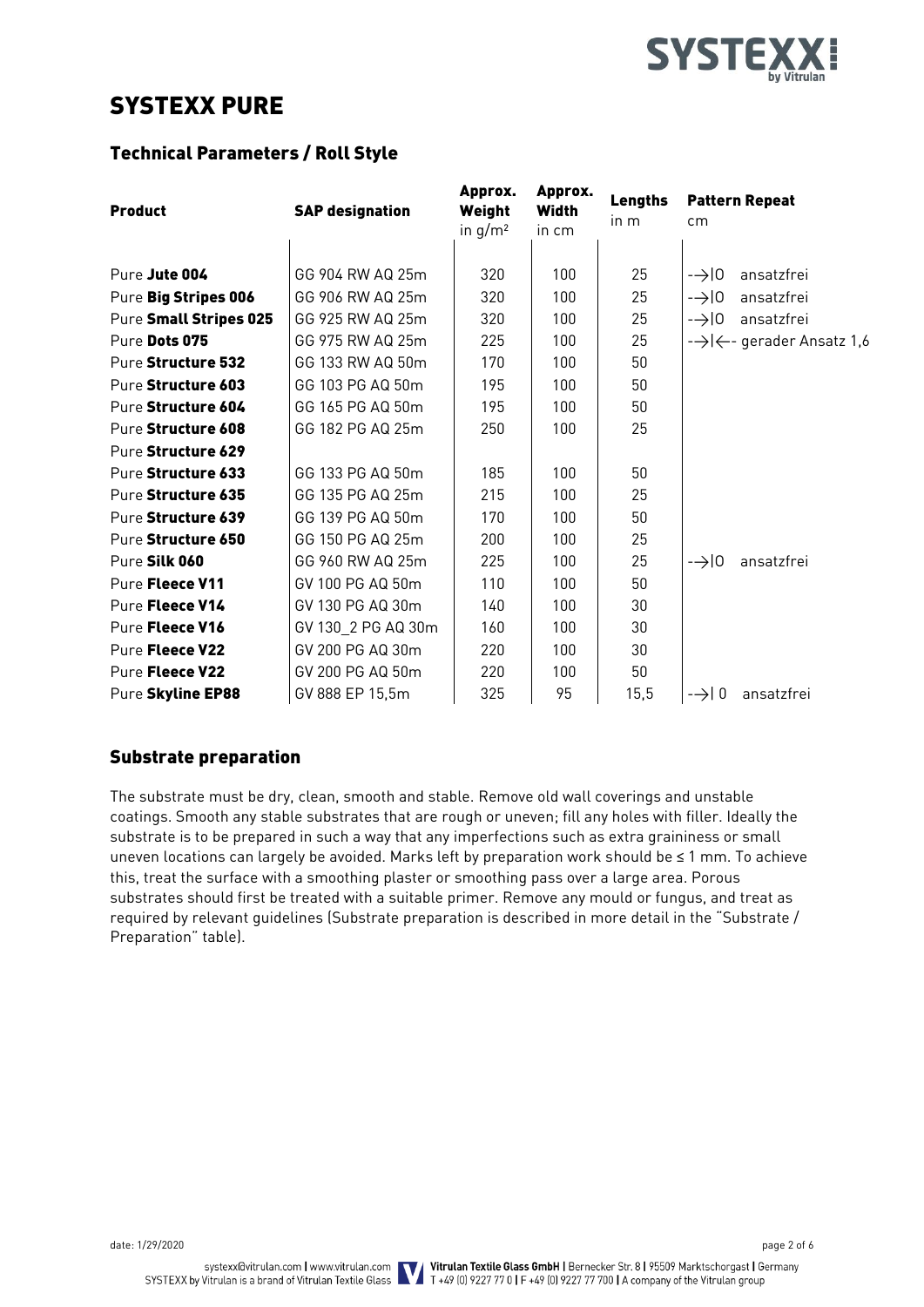

# Application

Important for all products

Do not apply when the temperature of the room or wall is less than +8 °C. Only use products with the same serial number on adjacent surfaces (printed on the outside of the box). Sheet length = wall / ceiling measurement plus 5 – 10 cm. Cut off the excess cleanly.

#### 1a) Using the Aqua Quick pasting machine

Pull the roll through the Aqua Quick pasting machine and fold loosely. Allow 1 minute for the integrated adhesive to activate, or 2 to 3 minutes when applying to ceilings. For more information, please refer to the Aqua Quick manual.

Allow 7 – 12 hours drying time at normal room temperature (18 °C).

The fabric remains workable for up to 30 minutes after activating the adhesive. Working life may vary significantly when applying under extreme climatic conditions (high air humidity, high temperatures).

The sheet of fabric can be repositioned up to 20 minutes after applying. Please note that this timeframe depends largely on the substrate and the ambient temperature. Do not leave the material immersed in the water bath for more than 5 minutes as this may cause the adhesive to swell and liquefy. If the fabric is left in the water bath for a longer period, we cannot guarantee that the right amount of adhesive with the correct consistency will remain on the fabric.

Tip: To avoid waste when a break between cutting one length and the next is necessary/desirable: draw a length 50 cm shorter than required through the Aqua Quick machine, then cut the drop to the correct length along the back edge of the bath. (Example: for a room height of 2.50 m: measure a 2 m drop, then cut on the back edge of the bath to give a total length of 2.50 m).

### 1b) Effect Print (EP) application

Using a roller or airless sprayer, evenly apply a sufficient quantity of suitable adhesive to the wall, covering an area the width of 1 to 2 drops. Please follow the instructions provided by the adhesive manufacturer. The use of a wallpapering device is not recommended. Allow 7 – 12 hours drying time at normal room temperature (18 °C). Remove any adhesive on the visible side straight away with a damp cloth or sponge.

Recommended quantity of adhesive: 150-200 g/m<sup>2</sup>

#### 2. Avoid differences in texture

Never paste the product upside down or inside out. The marking on the backside provides orientation. When glued, the distance between the marking on the back is 1 m from one sheet to the next.

#### 3. Paste with butt-join

The sheets must have very good contact near the seams. Any adhesive left on the front of the fabric should be removed immediately with a damp clean cloth

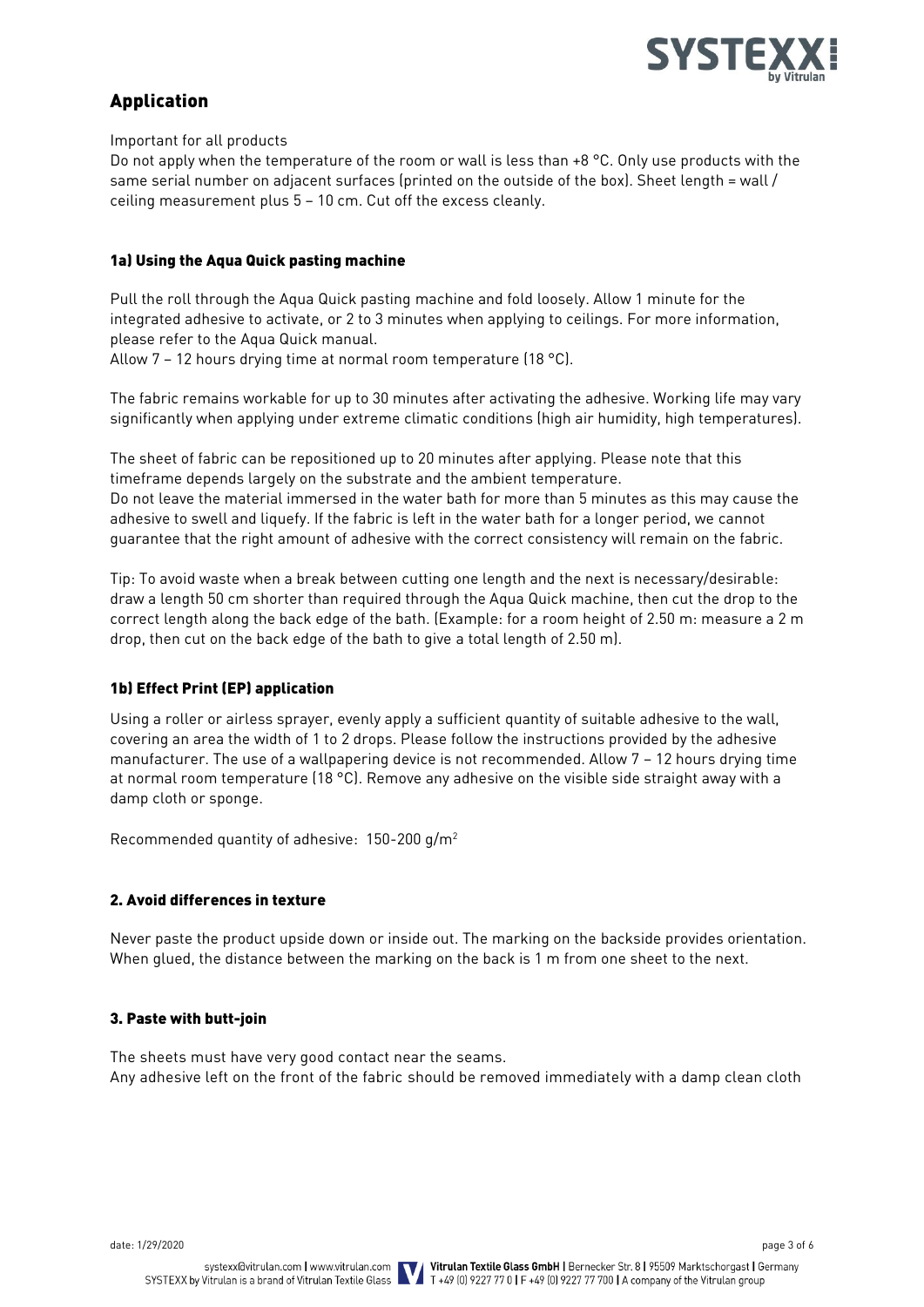

#### 4. Press on and cut off

Apply enough pressure with a wallpapering squeegee over the whole area to remove bubbles. Push the excess carefully into the corners and trim it off along the edge of the wallpapering squeegee or cutting ruler using a sharp-bladed cutter.

Applying to outer corners: use a fine grade of wet abrasive paper (≥ P 240) to lightly sand off the product around the edge (without sanding through), press around the edges and press out the bubbles.

#### 5. Coating

We recommend using high-quality dispersion paint. Apply two coats, wait until the first coat has completely dried before applying the second coat. Any level of gloss can be used.

| 1st coat: | apply the paint evenly after the product has fully dried. Follow the paint<br>manufacturer's application instructions. |
|-----------|------------------------------------------------------------------------------------------------------------------------|
| 2nd coat: | only do this after the 1st coat of paint has fully dried.                                                              |
| Fleeces:  | Glass fabrics: approx. $290 - 400$ g/m <sup>2</sup> for 2 coats<br>approx. $270 - 370$ g/m <sup>2</sup> for 2 coats    |

A single coat of a lightly tinted matt or silk lustre coating is usually sufficient for pigmented SYSTEXX Pure wall coverings.

The quantity required depends on the fabric structure and on the substrate. You will need to determine accurate values to allocate applications to the building. Similarly please also see the technical data sheets for those products that will also be used.

| Desired topcoat                     | Required basecoat                   |  |  |
|-------------------------------------|-------------------------------------|--|--|
| <b>Matt</b>                         |                                     |  |  |
| Semi-gloss<br>- Eggshell<br>- Satin | Semi-gloss<br>- Eggshell<br>- Satin |  |  |
| Gloss<br>- High gloss               | Gloss<br>- Satin<br>- High gloss    |  |  |

 $\mathbf{I}$ 

#### Coating according to degree of gloss

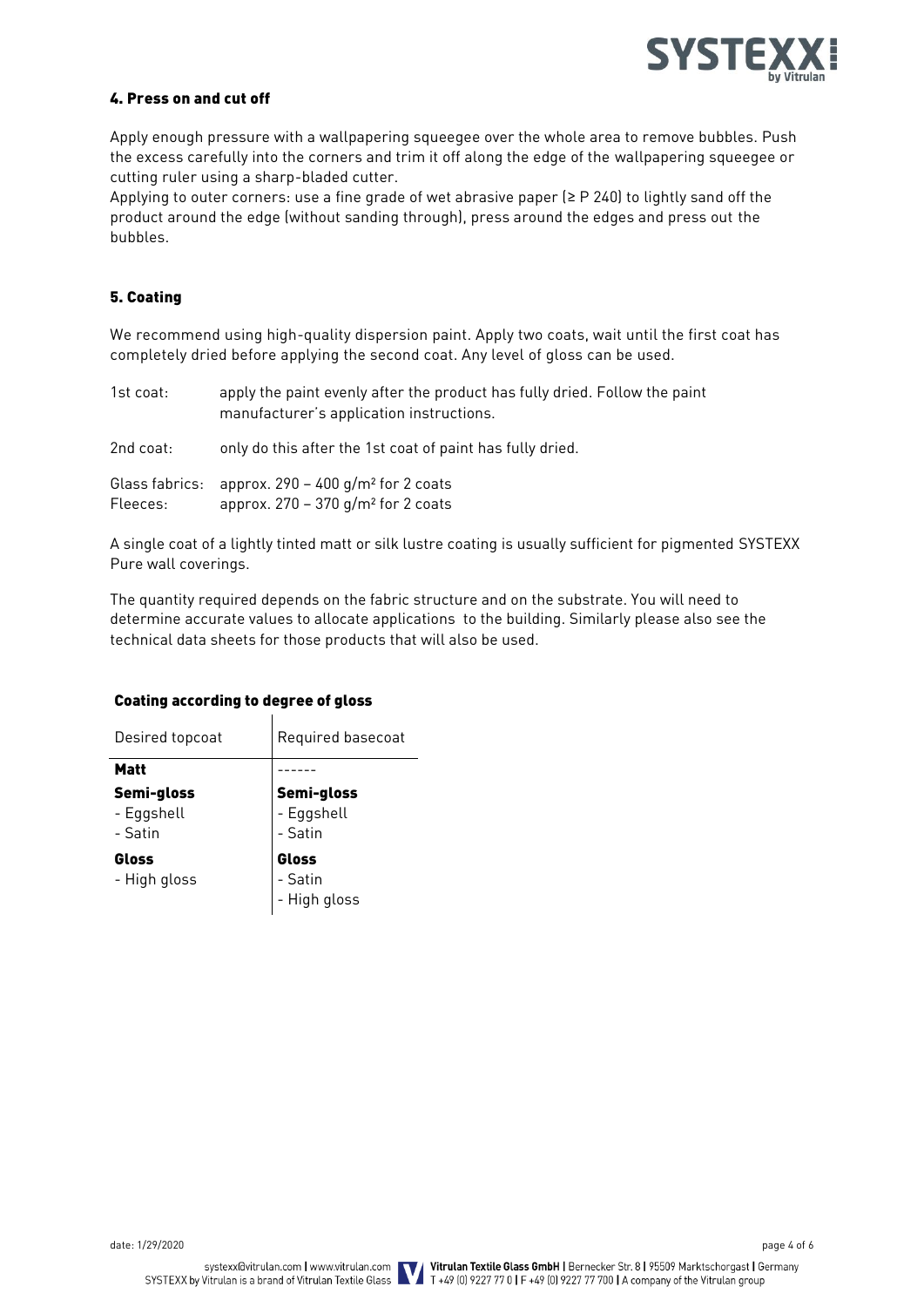

| <b>Exposed concrete</b>                                                     | 1. De-burr roughly<br>2. Fill holes and cracks, smooth and level substrate with a suitable filling<br>material<br>3. Sand and prime                                                                                                                                                                                                                           |
|-----------------------------------------------------------------------------|---------------------------------------------------------------------------------------------------------------------------------------------------------------------------------------------------------------------------------------------------------------------------------------------------------------------------------------------------------------|
| Porous concrete,<br><b>Filigran concrete</b><br><b>Sandy plaster</b>        | 1. Clean (abrade and smooth down)<br>2. Fill holes and cracks, smooth and level substrate with a suitable filling<br>material<br>3. Sand and prime<br>1. Sand down (remove loose sand corn)<br>2. Stabilize substrate with a suitable primer<br>3. Fill holes and cracks, smooth and level substrate with a suitable filling<br>material<br>4. Sand and prime |
| <b>Course textured plaster</b>                                              | 1. De-burr roughly<br>2. Fill holes and cracks, smooth and level substrate with a suitable filling<br>material<br>3. Sand and prime                                                                                                                                                                                                                           |
| <b>Absorbent plaster</b><br>(e. g. stucco)                                  | 1. Apply a suitable primer<br>2. Fill holes and cracks, smooth and level substrate with a suitable filling<br>material<br>3. Sand and prime                                                                                                                                                                                                                   |
| <b>Normal plaster</b>                                                       | 1. Fill holes and cracks, smooth and level substrate with a suitable filling<br>material<br>2. Sand and prime                                                                                                                                                                                                                                                 |
| Peelable / Stripable wallpaper<br><b>Scrap wallpaper</b><br>(e.g. woodchip) | 1. Remove wallpaper entirely<br>2. Fill holes and cracks, smooth and level substrate with a suitable filling<br>material<br>3. Sand and prime                                                                                                                                                                                                                 |
| <b>Peeling / Flaking paint coating</b>                                      | 1. Remove all loose flakes<br>2. Sand and prime the area<br>3. Fill holes and cracks, smooth and level substrate with a suitable filling<br>material<br>4. Sand and prime                                                                                                                                                                                     |
| <b>Distemper coatings</b><br>(e.g. cellulose)                               | 1. Remove completely by scraping/washing off<br>2. Prime with suitable keying primer<br>3. Fill holes and cracks, smooth and level substrate with a suitable filling<br>material<br>4. Sand and prime                                                                                                                                                         |
| <b>Glossy paint coatings</b>                                                | 1. Sand until there is a matt finish<br>2. If necessary, apply a keying primer                                                                                                                                                                                                                                                                                |
| <b>Glass fabric</b>                                                         | 1. Smoothen and level out fabric structure with a suitable filling material<br>(prevents the formation of stripes in the texture)<br>2. Sand and prime                                                                                                                                                                                                        |

Substrate Preparation